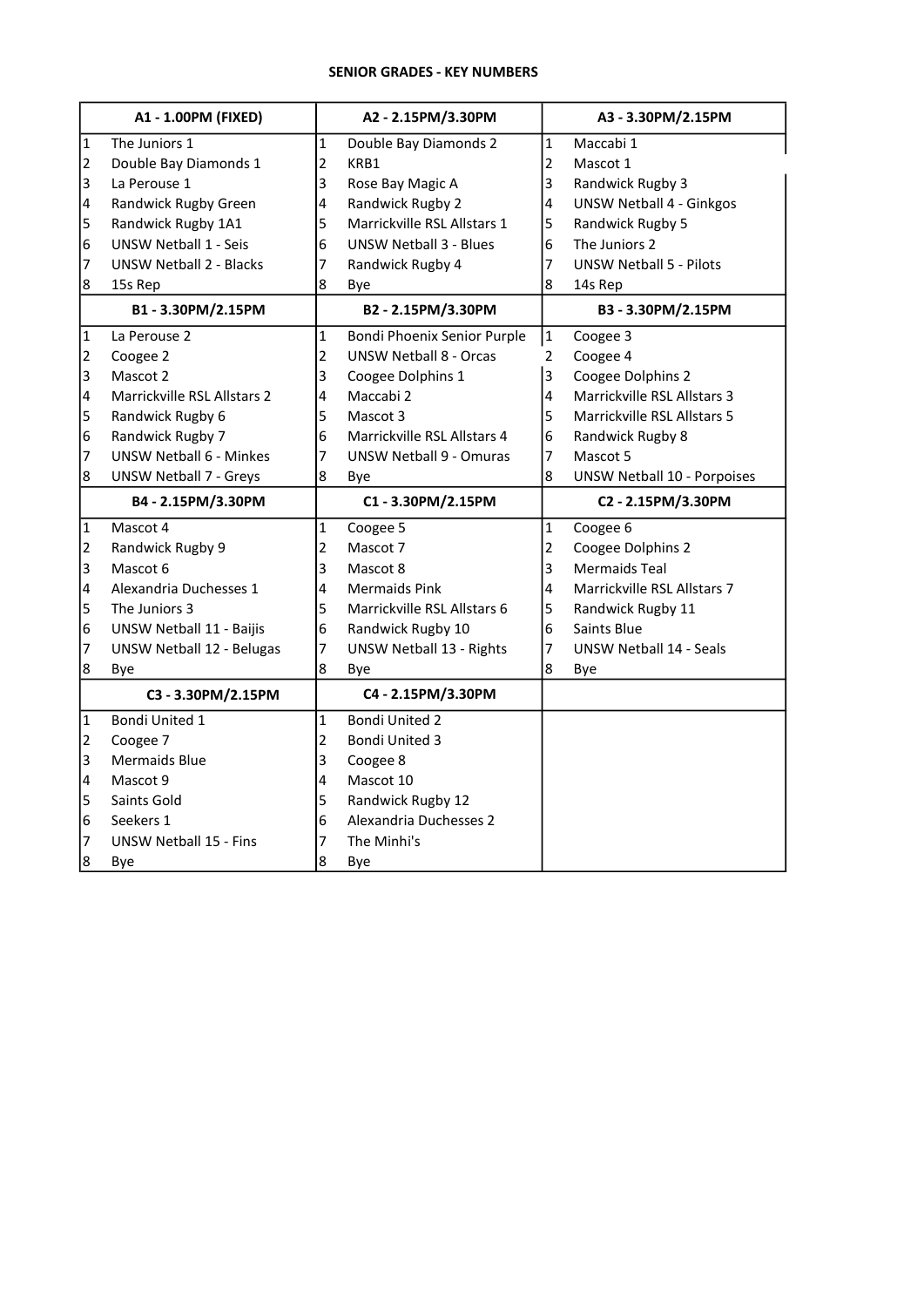# INTERMEDIATE GRADES - KEY NUMBERS

|                | INTERS DIVISION 1 - 2.15PM/3.30PM |                | <b>INTERS THUNDERBIRDS - 1.00PM</b>   |                         | <b>INTERS MAGPIES - 1.00PM</b> |
|----------------|-----------------------------------|----------------|---------------------------------------|-------------------------|--------------------------------|
| $\overline{1}$ | Double Bay Diamonds 3             | $\mathbf{1}$   | Bondi Phoenix Intermediate Pink 1     |                         | Kambala 2                      |
| 2              | Double Bay Diamonds 4             | $\mathbf 2$    | Coogee Dolphins Inters                | $\overline{2}$          | Kincoppal Rose Bay 2           |
| 3              | Kambala 1                         | 3              | Kambala 3                             | 3                       | Kincoppal Rose Bay 3           |
| 4              | Mascot 11                         | 4              | Mascot 12                             | $\overline{\mathbf{4}}$ | Mascot 13                      |
| 5              | Marrickville RSL Allstars 8       | 5              | Randwick Rugby Inters 3               | 5                       | Marrickville RSL Allstars 9    |
| $\overline{6}$ | Rose Bay Magic Inters Gold        | 6              | Randwick Rugby Inters 5               | 6                       | Rosebay Secondary Inters Blue  |
| 7              | Randwick Rugby Inters 1           | 7              | St Catherines Inters Red              | $\overline{7}$          | Randwick Rugby Inters 4        |
| 8              | 13s Rep                           | 8              | Bye                                   | 8                       | Bye                            |
|                | INTERS GIANTS - 2.15PM/3.30PM     |                | INTERS VIXENS - 2.15PM/3.30PM         |                         | INTERS SWIFTS - 2.15PM/3.30PM  |
| $\vert$ 1      | Ascham 1                          | $\mathbf{1}$   | Coogee Intermediate Pink              | $\mathbf{1}$            | Coogee Intermediate Yellow     |
| $\vert$ 2      | Double Bay Diamonds 5             | $\overline{2}$ | Kambala 7                             | $\overline{2}$          | Kambala 8                      |
| 3              | Double Bay Diamonds 6             | 3              | Kincoppal Rose Bay 7                  | 3                       | Kincoppal Rose Bay 8           |
| 4              | Rose Bay Magic 15 Gold            | 4              | Mascot 16                             | 4                       | Mascot 18                      |
| 5              | Randwick Rugby Inters 2           | 5              | Randwick Rugby Inters 7               | 5                       | Reddam 2                       |
| 6              | Saints Inters Blue                | 6              | Randwick Rugby Inters 8               | 6                       | St Catherines Inters White     |
| 7              | St Catherines Inters Blue         |                |                                       |                         |                                |
| 8              | Bye                               |                |                                       |                         |                                |
|                | INTERS FIREBIRDS - 3.30PM/2.15PM  |                | <b>ITERS LIGHTNING - 3.30PM/2.15P</b> |                         | INTERS FEVER - 3.30PM/2.15PM   |
| $\vert$ 1      | Kambala 6                         | $\mathbf{1}$   | Coogee Intermediate Blue              | $\mathbf 1$             | Coogee Intermediate White      |
| 2              | Kincoppal Rose Bay 4              | $\overline{c}$ | Mascot 14                             | $\overline{2}$          | Mascot 15                      |
| 3              | Kincoppal Rose Bay 6              | 3              | Rose Bay Magic Inters Blue            | 3                       | Rosebay Secondary Inters Red   |
| 4              | Mascot 17                         | 4              | Reddam 1                              | 4                       | Randwick Rugby Inters 6        |
| 5              | Rosebay Secondary Inters White    | 5              | Reddam 3                              | 5                       | Saints Inters Gold             |
| l6             | Saints Inters Purple              | 6              | The Juniors 4                         | 6                       | St Catherines Inters Yellow    |
|                | INTERS SPARKS - 3.30PM/2.15PM     |                |                                       |                         |                                |
| $\vert$ 1      | Bondi United 4                    |                |                                       |                         |                                |
| $\vert$ 2      | Double Bay Diamonds 7             |                |                                       |                         |                                |
| 3              | Kambala 4                         |                |                                       |                         |                                |
| 4              | Kambala 5                         |                |                                       |                         |                                |
| 5              | Kincoppal Rose Bay 5              |                |                                       |                         |                                |
| l6             | Marrickville RSL Allstars 10      |                |                                       |                         |                                |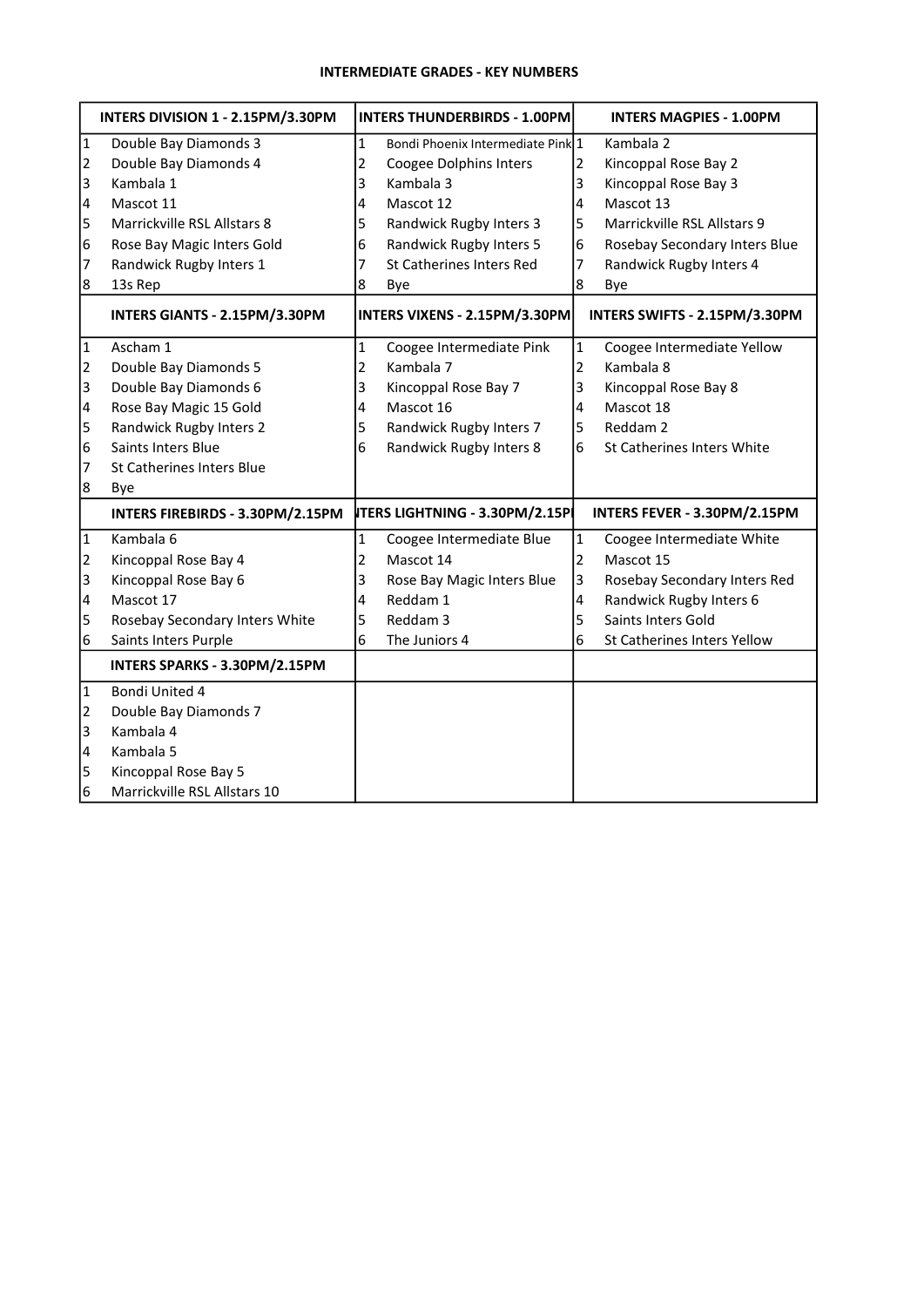# JUNIOR GRADES - KEY NUMBERS

| $\vert$ 1<br>Kambala 13<br>1<br>Coogee 13 Pink<br>Mascot 25<br>1<br>$\overline{2}$<br>Matraville RSL Allstars 16<br>Marrickville RSL Allstars 17<br>2<br>2<br>Kambala 14<br>Kincoppal Rose Bay 16<br>Double Bay Diamonds 16<br>Mascot 27<br>3<br>3<br>3<br>Double Bay Diamonds 15<br>Rose Bay Magic 13 Gold<br>4<br>4<br>4<br>Kincoppal Rose Bay 17<br>5<br>Double Bay Diamonds 14<br>St Catherines 13 Blue<br>5<br>St Catherines 13 Red<br>5<br>Double Bay Diamonds 13<br>6<br>Mascot 26<br>Reddam 7<br>6<br>6<br>Randwick Rugby 13 Green<br>Marrickville RSL Allstars 18<br>Randwick Rugby 13 Yellow<br>7<br>7<br>7<br>8<br>Randwick Rugby 13 White<br>Saints 13 Blue<br>8<br>Randwick Rugby 13 Black<br>8<br>9<br>The Juniors 5<br>10<br>Bye<br>13 YEARS DIVIISON 4 - 10.30AM<br>13 YEARS DIVISION 5 - 11.45AM<br>13 YEARS DIVISION 6 - 10.30AM<br>$\vert$ 1<br>The Juniors 6<br>Kambala 16<br>1<br>Kambala 17<br>1<br>$\overline{2}$<br>Kambala 15<br>$\overline{2}$<br>Mascot 28<br>2<br>Mascot 29<br>3<br>Double Bay Diamonds 17<br>3<br>Double Bay Diamonds 18<br>3<br>Kincoppal Rose Bay 19<br>Bondi Phoenix 13 Purple<br>Kincoppal Rose Bay 20<br>Coogee 13 White<br>4<br>4<br>4<br>5<br>Coogee Dolphins 4<br>Rose Bay Secondary 13 Blue<br>Reddam 8<br>5<br>5<br>6<br>St Catherines 13 Yellow<br>Bondi Phoenix 13 Pink<br>Rose Bay Secondary 13 Red<br>6<br>6<br>Randwick Rugby 13 Blue<br>Randwick Rugby 13 Pink<br>Kincoppal Rose Bay 18<br>7<br>7<br>7<br>Saints 13 Gold<br>St Catherines 13 White<br>Reddam 9<br>8<br>8<br>8<br>14 YEARS DIVISION 1 - 11.45AM<br>14 YEARS DIVISION 3 - 11.45AM<br>14 YEARS DIVISION 2 - 11.45AM<br>$\vert$ 1<br>$\mathbf 1$<br>Randwick Rugby 14 Green<br>$\mathbf{1}$<br>St Catherines 14 Blue<br>Randwick Rugby 14 Blue<br>$\overline{2}$<br>Randwick Rugby 14 White<br>2<br>Randwick Rugby 14 Yellow<br>2<br>Kambala 11<br>3<br>Marrickville RSL Allstars 14<br>Mascot 21<br>Saints 14 Gold<br>3<br>3<br>4<br>Kincoppal Rose Bay 13<br>Double Bay Diamonds 11<br>4<br>4<br>Mascot 23<br>5<br>Double Bay Diamonds 10<br>5<br>Randwick Rugby 14 Pink<br>5<br>Marrickville RSL Allstars 15<br>6<br>Double Bay Diamonds 9<br>Saints 14 Blue<br>6<br>Kincoppal Rose Bay 14<br>6<br>Rose Bay Magic 14 Gold<br>7<br>Randwick Rugby 14 Red<br>Mascot 22<br>7<br>7<br>Randwick Rugby 14 Black<br>8<br>Double Bay Diamonds 12<br>8<br>Reddam 5<br>18<br>14 YEARS DIVISION 4 - 11.45AM<br>15 YEARS DIVISION 1 - 1.00PM<br>15 YEARS DIVISION 2 - 1.00PM<br>$\mathbf{1}$<br>1<br>$\vert$ 1<br>Mascot 24<br>Bondi Phoenix 15 Pink<br>Randwick Rugby 15 White |
|-------------------------------------------------------------------------------------------------------------------------------------------------------------------------------------------------------------------------------------------------------------------------------------------------------------------------------------------------------------------------------------------------------------------------------------------------------------------------------------------------------------------------------------------------------------------------------------------------------------------------------------------------------------------------------------------------------------------------------------------------------------------------------------------------------------------------------------------------------------------------------------------------------------------------------------------------------------------------------------------------------------------------------------------------------------------------------------------------------------------------------------------------------------------------------------------------------------------------------------------------------------------------------------------------------------------------------------------------------------------------------------------------------------------------------------------------------------------------------------------------------------------------------------------------------------------------------------------------------------------------------------------------------------------------------------------------------------------------------------------------------------------------------------------------------------------------------------------------------------------------------------------------------------------------------------------------------------------------------------------------------------------------------------------------------------------------------------------------------------------------------------------------------------------------------------------------------------------------------------------------------------------------------------------------------------------------------------------------------------------------------------------------------------------------------------------------------------------------------------------------------------------------------------------------------------------------------------------------|
|                                                                                                                                                                                                                                                                                                                                                                                                                                                                                                                                                                                                                                                                                                                                                                                                                                                                                                                                                                                                                                                                                                                                                                                                                                                                                                                                                                                                                                                                                                                                                                                                                                                                                                                                                                                                                                                                                                                                                                                                                                                                                                                                                                                                                                                                                                                                                                                                                                                                                                                                                                                                 |
|                                                                                                                                                                                                                                                                                                                                                                                                                                                                                                                                                                                                                                                                                                                                                                                                                                                                                                                                                                                                                                                                                                                                                                                                                                                                                                                                                                                                                                                                                                                                                                                                                                                                                                                                                                                                                                                                                                                                                                                                                                                                                                                                                                                                                                                                                                                                                                                                                                                                                                                                                                                                 |
|                                                                                                                                                                                                                                                                                                                                                                                                                                                                                                                                                                                                                                                                                                                                                                                                                                                                                                                                                                                                                                                                                                                                                                                                                                                                                                                                                                                                                                                                                                                                                                                                                                                                                                                                                                                                                                                                                                                                                                                                                                                                                                                                                                                                                                                                                                                                                                                                                                                                                                                                                                                                 |
|                                                                                                                                                                                                                                                                                                                                                                                                                                                                                                                                                                                                                                                                                                                                                                                                                                                                                                                                                                                                                                                                                                                                                                                                                                                                                                                                                                                                                                                                                                                                                                                                                                                                                                                                                                                                                                                                                                                                                                                                                                                                                                                                                                                                                                                                                                                                                                                                                                                                                                                                                                                                 |
|                                                                                                                                                                                                                                                                                                                                                                                                                                                                                                                                                                                                                                                                                                                                                                                                                                                                                                                                                                                                                                                                                                                                                                                                                                                                                                                                                                                                                                                                                                                                                                                                                                                                                                                                                                                                                                                                                                                                                                                                                                                                                                                                                                                                                                                                                                                                                                                                                                                                                                                                                                                                 |
|                                                                                                                                                                                                                                                                                                                                                                                                                                                                                                                                                                                                                                                                                                                                                                                                                                                                                                                                                                                                                                                                                                                                                                                                                                                                                                                                                                                                                                                                                                                                                                                                                                                                                                                                                                                                                                                                                                                                                                                                                                                                                                                                                                                                                                                                                                                                                                                                                                                                                                                                                                                                 |
|                                                                                                                                                                                                                                                                                                                                                                                                                                                                                                                                                                                                                                                                                                                                                                                                                                                                                                                                                                                                                                                                                                                                                                                                                                                                                                                                                                                                                                                                                                                                                                                                                                                                                                                                                                                                                                                                                                                                                                                                                                                                                                                                                                                                                                                                                                                                                                                                                                                                                                                                                                                                 |
|                                                                                                                                                                                                                                                                                                                                                                                                                                                                                                                                                                                                                                                                                                                                                                                                                                                                                                                                                                                                                                                                                                                                                                                                                                                                                                                                                                                                                                                                                                                                                                                                                                                                                                                                                                                                                                                                                                                                                                                                                                                                                                                                                                                                                                                                                                                                                                                                                                                                                                                                                                                                 |
|                                                                                                                                                                                                                                                                                                                                                                                                                                                                                                                                                                                                                                                                                                                                                                                                                                                                                                                                                                                                                                                                                                                                                                                                                                                                                                                                                                                                                                                                                                                                                                                                                                                                                                                                                                                                                                                                                                                                                                                                                                                                                                                                                                                                                                                                                                                                                                                                                                                                                                                                                                                                 |
|                                                                                                                                                                                                                                                                                                                                                                                                                                                                                                                                                                                                                                                                                                                                                                                                                                                                                                                                                                                                                                                                                                                                                                                                                                                                                                                                                                                                                                                                                                                                                                                                                                                                                                                                                                                                                                                                                                                                                                                                                                                                                                                                                                                                                                                                                                                                                                                                                                                                                                                                                                                                 |
|                                                                                                                                                                                                                                                                                                                                                                                                                                                                                                                                                                                                                                                                                                                                                                                                                                                                                                                                                                                                                                                                                                                                                                                                                                                                                                                                                                                                                                                                                                                                                                                                                                                                                                                                                                                                                                                                                                                                                                                                                                                                                                                                                                                                                                                                                                                                                                                                                                                                                                                                                                                                 |
|                                                                                                                                                                                                                                                                                                                                                                                                                                                                                                                                                                                                                                                                                                                                                                                                                                                                                                                                                                                                                                                                                                                                                                                                                                                                                                                                                                                                                                                                                                                                                                                                                                                                                                                                                                                                                                                                                                                                                                                                                                                                                                                                                                                                                                                                                                                                                                                                                                                                                                                                                                                                 |
|                                                                                                                                                                                                                                                                                                                                                                                                                                                                                                                                                                                                                                                                                                                                                                                                                                                                                                                                                                                                                                                                                                                                                                                                                                                                                                                                                                                                                                                                                                                                                                                                                                                                                                                                                                                                                                                                                                                                                                                                                                                                                                                                                                                                                                                                                                                                                                                                                                                                                                                                                                                                 |
|                                                                                                                                                                                                                                                                                                                                                                                                                                                                                                                                                                                                                                                                                                                                                                                                                                                                                                                                                                                                                                                                                                                                                                                                                                                                                                                                                                                                                                                                                                                                                                                                                                                                                                                                                                                                                                                                                                                                                                                                                                                                                                                                                                                                                                                                                                                                                                                                                                                                                                                                                                                                 |
|                                                                                                                                                                                                                                                                                                                                                                                                                                                                                                                                                                                                                                                                                                                                                                                                                                                                                                                                                                                                                                                                                                                                                                                                                                                                                                                                                                                                                                                                                                                                                                                                                                                                                                                                                                                                                                                                                                                                                                                                                                                                                                                                                                                                                                                                                                                                                                                                                                                                                                                                                                                                 |
|                                                                                                                                                                                                                                                                                                                                                                                                                                                                                                                                                                                                                                                                                                                                                                                                                                                                                                                                                                                                                                                                                                                                                                                                                                                                                                                                                                                                                                                                                                                                                                                                                                                                                                                                                                                                                                                                                                                                                                                                                                                                                                                                                                                                                                                                                                                                                                                                                                                                                                                                                                                                 |
|                                                                                                                                                                                                                                                                                                                                                                                                                                                                                                                                                                                                                                                                                                                                                                                                                                                                                                                                                                                                                                                                                                                                                                                                                                                                                                                                                                                                                                                                                                                                                                                                                                                                                                                                                                                                                                                                                                                                                                                                                                                                                                                                                                                                                                                                                                                                                                                                                                                                                                                                                                                                 |
|                                                                                                                                                                                                                                                                                                                                                                                                                                                                                                                                                                                                                                                                                                                                                                                                                                                                                                                                                                                                                                                                                                                                                                                                                                                                                                                                                                                                                                                                                                                                                                                                                                                                                                                                                                                                                                                                                                                                                                                                                                                                                                                                                                                                                                                                                                                                                                                                                                                                                                                                                                                                 |
|                                                                                                                                                                                                                                                                                                                                                                                                                                                                                                                                                                                                                                                                                                                                                                                                                                                                                                                                                                                                                                                                                                                                                                                                                                                                                                                                                                                                                                                                                                                                                                                                                                                                                                                                                                                                                                                                                                                                                                                                                                                                                                                                                                                                                                                                                                                                                                                                                                                                                                                                                                                                 |
|                                                                                                                                                                                                                                                                                                                                                                                                                                                                                                                                                                                                                                                                                                                                                                                                                                                                                                                                                                                                                                                                                                                                                                                                                                                                                                                                                                                                                                                                                                                                                                                                                                                                                                                                                                                                                                                                                                                                                                                                                                                                                                                                                                                                                                                                                                                                                                                                                                                                                                                                                                                                 |
|                                                                                                                                                                                                                                                                                                                                                                                                                                                                                                                                                                                                                                                                                                                                                                                                                                                                                                                                                                                                                                                                                                                                                                                                                                                                                                                                                                                                                                                                                                                                                                                                                                                                                                                                                                                                                                                                                                                                                                                                                                                                                                                                                                                                                                                                                                                                                                                                                                                                                                                                                                                                 |
|                                                                                                                                                                                                                                                                                                                                                                                                                                                                                                                                                                                                                                                                                                                                                                                                                                                                                                                                                                                                                                                                                                                                                                                                                                                                                                                                                                                                                                                                                                                                                                                                                                                                                                                                                                                                                                                                                                                                                                                                                                                                                                                                                                                                                                                                                                                                                                                                                                                                                                                                                                                                 |
|                                                                                                                                                                                                                                                                                                                                                                                                                                                                                                                                                                                                                                                                                                                                                                                                                                                                                                                                                                                                                                                                                                                                                                                                                                                                                                                                                                                                                                                                                                                                                                                                                                                                                                                                                                                                                                                                                                                                                                                                                                                                                                                                                                                                                                                                                                                                                                                                                                                                                                                                                                                                 |
|                                                                                                                                                                                                                                                                                                                                                                                                                                                                                                                                                                                                                                                                                                                                                                                                                                                                                                                                                                                                                                                                                                                                                                                                                                                                                                                                                                                                                                                                                                                                                                                                                                                                                                                                                                                                                                                                                                                                                                                                                                                                                                                                                                                                                                                                                                                                                                                                                                                                                                                                                                                                 |
|                                                                                                                                                                                                                                                                                                                                                                                                                                                                                                                                                                                                                                                                                                                                                                                                                                                                                                                                                                                                                                                                                                                                                                                                                                                                                                                                                                                                                                                                                                                                                                                                                                                                                                                                                                                                                                                                                                                                                                                                                                                                                                                                                                                                                                                                                                                                                                                                                                                                                                                                                                                                 |
|                                                                                                                                                                                                                                                                                                                                                                                                                                                                                                                                                                                                                                                                                                                                                                                                                                                                                                                                                                                                                                                                                                                                                                                                                                                                                                                                                                                                                                                                                                                                                                                                                                                                                                                                                                                                                                                                                                                                                                                                                                                                                                                                                                                                                                                                                                                                                                                                                                                                                                                                                                                                 |
|                                                                                                                                                                                                                                                                                                                                                                                                                                                                                                                                                                                                                                                                                                                                                                                                                                                                                                                                                                                                                                                                                                                                                                                                                                                                                                                                                                                                                                                                                                                                                                                                                                                                                                                                                                                                                                                                                                                                                                                                                                                                                                                                                                                                                                                                                                                                                                                                                                                                                                                                                                                                 |
|                                                                                                                                                                                                                                                                                                                                                                                                                                                                                                                                                                                                                                                                                                                                                                                                                                                                                                                                                                                                                                                                                                                                                                                                                                                                                                                                                                                                                                                                                                                                                                                                                                                                                                                                                                                                                                                                                                                                                                                                                                                                                                                                                                                                                                                                                                                                                                                                                                                                                                                                                                                                 |
|                                                                                                                                                                                                                                                                                                                                                                                                                                                                                                                                                                                                                                                                                                                                                                                                                                                                                                                                                                                                                                                                                                                                                                                                                                                                                                                                                                                                                                                                                                                                                                                                                                                                                                                                                                                                                                                                                                                                                                                                                                                                                                                                                                                                                                                                                                                                                                                                                                                                                                                                                                                                 |
|                                                                                                                                                                                                                                                                                                                                                                                                                                                                                                                                                                                                                                                                                                                                                                                                                                                                                                                                                                                                                                                                                                                                                                                                                                                                                                                                                                                                                                                                                                                                                                                                                                                                                                                                                                                                                                                                                                                                                                                                                                                                                                                                                                                                                                                                                                                                                                                                                                                                                                                                                                                                 |
| Rose Bay Secondary 14 Red<br>Ascham 6<br>2<br>St Catherines 15 Blue<br>2<br>2                                                                                                                                                                                                                                                                                                                                                                                                                                                                                                                                                                                                                                                                                                                                                                                                                                                                                                                                                                                                                                                                                                                                                                                                                                                                                                                                                                                                                                                                                                                                                                                                                                                                                                                                                                                                                                                                                                                                                                                                                                                                                                                                                                                                                                                                                                                                                                                                                                                                                                                   |
| 3<br>3<br>Saints 14 White<br>3<br>Randwick Rugby 15 Green<br>Maccabi 15 White                                                                                                                                                                                                                                                                                                                                                                                                                                                                                                                                                                                                                                                                                                                                                                                                                                                                                                                                                                                                                                                                                                                                                                                                                                                                                                                                                                                                                                                                                                                                                                                                                                                                                                                                                                                                                                                                                                                                                                                                                                                                                                                                                                                                                                                                                                                                                                                                                                                                                                                   |
| $\overline{\mathbf{4}}$<br>Saints 15 Blue<br>Kincoppal Rose Bay 10<br>Kambala 12<br>4<br>4                                                                                                                                                                                                                                                                                                                                                                                                                                                                                                                                                                                                                                                                                                                                                                                                                                                                                                                                                                                                                                                                                                                                                                                                                                                                                                                                                                                                                                                                                                                                                                                                                                                                                                                                                                                                                                                                                                                                                                                                                                                                                                                                                                                                                                                                                                                                                                                                                                                                                                      |
| 5<br>Maccabi 14 White<br>Double Bay Diamonds 8<br>St Catherines 15 Red<br>5<br>5                                                                                                                                                                                                                                                                                                                                                                                                                                                                                                                                                                                                                                                                                                                                                                                                                                                                                                                                                                                                                                                                                                                                                                                                                                                                                                                                                                                                                                                                                                                                                                                                                                                                                                                                                                                                                                                                                                                                                                                                                                                                                                                                                                                                                                                                                                                                                                                                                                                                                                                |
| 6<br>Reddam 6<br>Saints 15 Gold<br>Reps 12<br>6<br>6                                                                                                                                                                                                                                                                                                                                                                                                                                                                                                                                                                                                                                                                                                                                                                                                                                                                                                                                                                                                                                                                                                                                                                                                                                                                                                                                                                                                                                                                                                                                                                                                                                                                                                                                                                                                                                                                                                                                                                                                                                                                                                                                                                                                                                                                                                                                                                                                                                                                                                                                            |
| Rose Bay Secondary 14 Blue<br>Kambala 9<br>7<br>7<br>Coogee 15 Pink<br>7                                                                                                                                                                                                                                                                                                                                                                                                                                                                                                                                                                                                                                                                                                                                                                                                                                                                                                                                                                                                                                                                                                                                                                                                                                                                                                                                                                                                                                                                                                                                                                                                                                                                                                                                                                                                                                                                                                                                                                                                                                                                                                                                                                                                                                                                                                                                                                                                                                                                                                                        |
| Kincoppal Rose Bay 15<br>Kincoppal Rose Bay 9<br>Marrickville RSL Allstars 11<br>8<br>8<br>8                                                                                                                                                                                                                                                                                                                                                                                                                                                                                                                                                                                                                                                                                                                                                                                                                                                                                                                                                                                                                                                                                                                                                                                                                                                                                                                                                                                                                                                                                                                                                                                                                                                                                                                                                                                                                                                                                                                                                                                                                                                                                                                                                                                                                                                                                                                                                                                                                                                                                                    |
| 15 YEARS DIVISION 3 - 1.00PM<br>15 YEARS DIVISION 4 - 1.00PM<br>15 YEARS DIVISION 5 - 1.00PM                                                                                                                                                                                                                                                                                                                                                                                                                                                                                                                                                                                                                                                                                                                                                                                                                                                                                                                                                                                                                                                                                                                                                                                                                                                                                                                                                                                                                                                                                                                                                                                                                                                                                                                                                                                                                                                                                                                                                                                                                                                                                                                                                                                                                                                                                                                                                                                                                                                                                                    |
| $\vert$ 1<br>Randwick Rugby 15 Black<br>1<br>Reddam 4<br>1<br>Rose Bay Secondary 15 Blue                                                                                                                                                                                                                                                                                                                                                                                                                                                                                                                                                                                                                                                                                                                                                                                                                                                                                                                                                                                                                                                                                                                                                                                                                                                                                                                                                                                                                                                                                                                                                                                                                                                                                                                                                                                                                                                                                                                                                                                                                                                                                                                                                                                                                                                                                                                                                                                                                                                                                                        |
| $\overline{2}$<br>Saints 15 White<br>2<br>Rose Bay Magic 15 Blue<br>2<br>Coogee Dolphins 15 Yellow                                                                                                                                                                                                                                                                                                                                                                                                                                                                                                                                                                                                                                                                                                                                                                                                                                                                                                                                                                                                                                                                                                                                                                                                                                                                                                                                                                                                                                                                                                                                                                                                                                                                                                                                                                                                                                                                                                                                                                                                                                                                                                                                                                                                                                                                                                                                                                                                                                                                                              |
| 3<br>Randwick Rugby 15 Blue<br>3<br>St Catherines 15 White<br>3<br>Mascot 19                                                                                                                                                                                                                                                                                                                                                                                                                                                                                                                                                                                                                                                                                                                                                                                                                                                                                                                                                                                                                                                                                                                                                                                                                                                                                                                                                                                                                                                                                                                                                                                                                                                                                                                                                                                                                                                                                                                                                                                                                                                                                                                                                                                                                                                                                                                                                                                                                                                                                                                    |
| Bondi Phoenix 15 Purple<br>Bondi Phoenix 15 Silver<br>Randwick Rugby 15 Yellow<br>4<br>$\overline{4}$<br>4                                                                                                                                                                                                                                                                                                                                                                                                                                                                                                                                                                                                                                                                                                                                                                                                                                                                                                                                                                                                                                                                                                                                                                                                                                                                                                                                                                                                                                                                                                                                                                                                                                                                                                                                                                                                                                                                                                                                                                                                                                                                                                                                                                                                                                                                                                                                                                                                                                                                                      |
| 5<br>Marrickville RSL Allstars 12<br>Coogee Dolphins 15 Blue<br>5<br>Kambala 10<br>5                                                                                                                                                                                                                                                                                                                                                                                                                                                                                                                                                                                                                                                                                                                                                                                                                                                                                                                                                                                                                                                                                                                                                                                                                                                                                                                                                                                                                                                                                                                                                                                                                                                                                                                                                                                                                                                                                                                                                                                                                                                                                                                                                                                                                                                                                                                                                                                                                                                                                                            |
| Mascot 20<br>Marrickville RSL Allstars 13<br>6<br>Kincoppal Rose Bay 11<br>6<br>6                                                                                                                                                                                                                                                                                                                                                                                                                                                                                                                                                                                                                                                                                                                                                                                                                                                                                                                                                                                                                                                                                                                                                                                                                                                                                                                                                                                                                                                                                                                                                                                                                                                                                                                                                                                                                                                                                                                                                                                                                                                                                                                                                                                                                                                                                                                                                                                                                                                                                                               |
| Coogee 15 White<br>St Catherines 15 Yellow<br>Kincoppal Rose Bay 12<br>7<br>7<br>7                                                                                                                                                                                                                                                                                                                                                                                                                                                                                                                                                                                                                                                                                                                                                                                                                                                                                                                                                                                                                                                                                                                                                                                                                                                                                                                                                                                                                                                                                                                                                                                                                                                                                                                                                                                                                                                                                                                                                                                                                                                                                                                                                                                                                                                                                                                                                                                                                                                                                                              |
| 8<br>Bondi United 5<br>Saints 15 Purple<br>8<br>8<br>Bye                                                                                                                                                                                                                                                                                                                                                                                                                                                                                                                                                                                                                                                                                                                                                                                                                                                                                                                                                                                                                                                                                                                                                                                                                                                                                                                                                                                                                                                                                                                                                                                                                                                                                                                                                                                                                                                                                                                                                                                                                                                                                                                                                                                                                                                                                                                                                                                                                                                                                                                                        |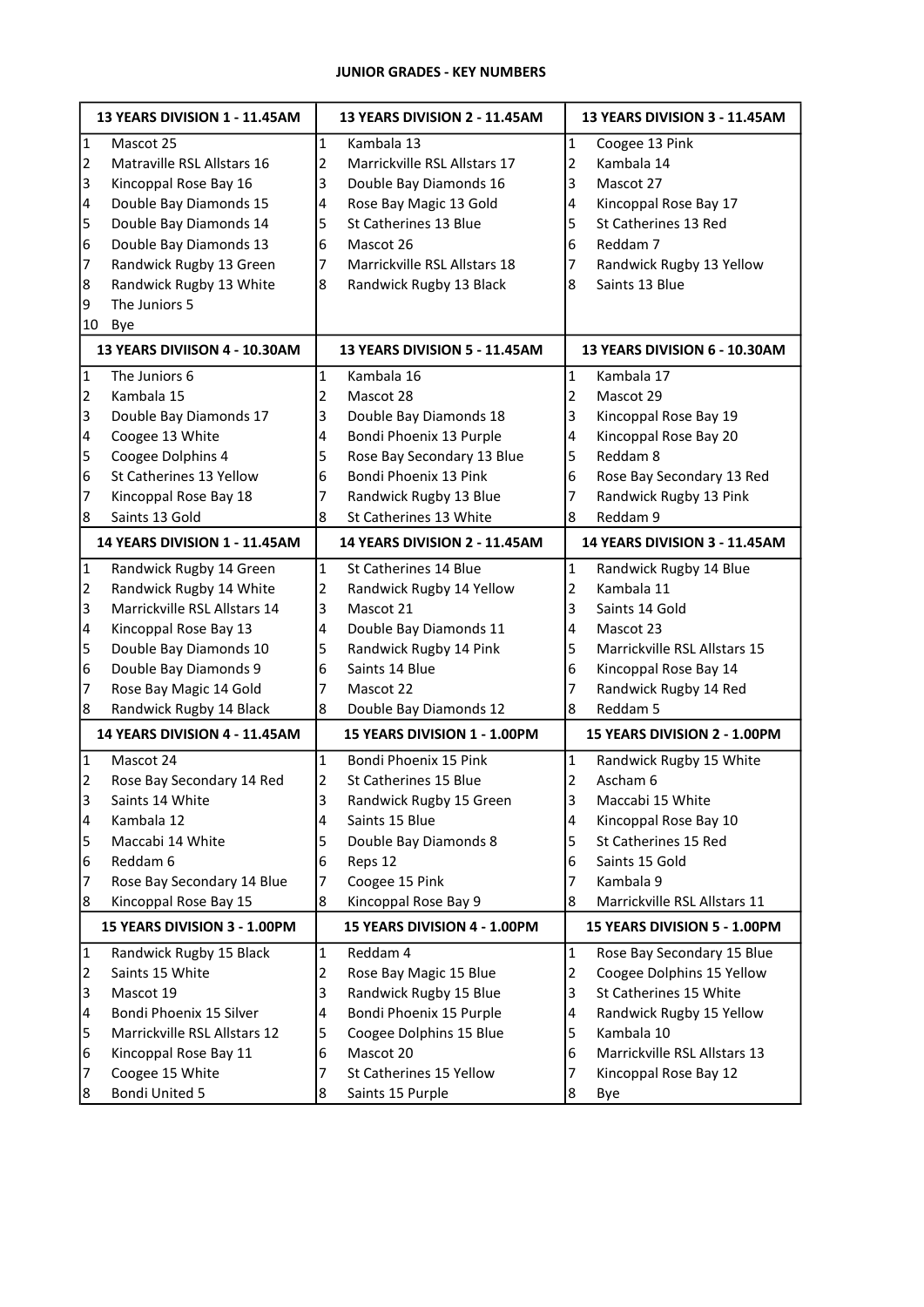# JUNIOR GRADES - KEY NUMBERS

| 10 YEARS SWIFTS 8.00AM  |                                                                   | 10 YEARS GIANTS - 8.00AM |                                 |                | 10 YEARS FEVER - 8.00AM      |  |  |
|-------------------------|-------------------------------------------------------------------|--------------------------|---------------------------------|----------------|------------------------------|--|--|
| $\mathbf{1}$            | Mascot 39                                                         | $\mathbf{1}$             | Randwick Rugby 10 White         | $\mathbf 1$    | Kincoppal Rose Bay 28        |  |  |
| $\overline{2}$          | Double Bay Diamonds 26                                            | 2                        | Mascot 40                       | 2              | Double Bay Diamonds 29       |  |  |
| 3                       | Randwick Rugby 10 Green                                           | 3                        | Marrickville RSL Allstars 22    | 3              | Randwick Rugby 10 Red        |  |  |
| 4                       | Randwick Rugby 10 Yellow                                          | 4                        | Double Bay Diamonds 27          | 4              | Mascot 42                    |  |  |
| 5                       | Coogee 10 Pink                                                    | 5                        | Randwick Rugby 10 Black         | 5              | Coogee 10 White              |  |  |
| 6                       | St Catherines 10 Blue                                             | 6                        | Mascot 41                       | 6              | Bondi Phoenix 10 Pink        |  |  |
|                         | 10 YEARS FIREBIRDS - 8.00AM                                       |                          | 10 YEARS VIXENS - 8.00AM        |                | 10 YEARS MAGPIES - 8.00AM    |  |  |
| $\vert$ 1               | Kincoppal Rose Bay 29                                             | $\mathbf{1}$             | Kincoppal Rose Bay 30           | $\mathbf{1}$   | Coogee Dolphins 10           |  |  |
| $\overline{2}$          | Randwick Rugby 10 Blue                                            | 2                        | Mascot 43                       | 2              | Rose Bay Magic 10 Gold       |  |  |
| 3                       | Randwick Rugby 10 Pink                                            | 3                        | St Catherines 10 Red            | 3              | Bondi Phoenix 10 Purple      |  |  |
| 4                       | Marrickville RSL Allstars 23                                      | 4                        | Marrickville RSL Allstars 24    | 4              | Double Bay Diamonds 31       |  |  |
| 5                       | Double Bay Diamonds 28                                            | 5                        | Randwick rugby 10 Purple        | 5              | Saints 10 Blue               |  |  |
| 6                       | Double Bay Diamonds 30                                            | 6                        | Coogee 10 Blue                  | 6              | Saints 10 Gold               |  |  |
|                         | 10 YEARS THUNDERBIRDS - 8.00AM                                    |                          | 11 YEARS DIVISION 2 - 9.15AM    |                | 11 YEARS DIVISION 3 - 9.15AM |  |  |
| $\mathbf{1}$            | Marrickville RSL Allstars 25                                      | $\mathbf{1}$             | The Juniors 7                   | $\mathbf{1}$   | St Catherines 11 Blue        |  |  |
| $\overline{2}$          | Double Bay Diamonds 32                                            | 2                        | Mascot 34                       | 2              | Maccabi 11 Blue              |  |  |
| 3                       | Saints 10 Purple                                                  | 3                        | Maccabi 11 White                | 3              | Coogee 11 White              |  |  |
| 4                       | Mascot 44                                                         | 4                        | Coogee 11 Pink                  | 4              | Saints 11 Blue               |  |  |
| 5                       | Randwick Rugby 10 Navy                                            | 5                        | Double Bay Diamonds 24          | 5              | Randwick Rugby 11 Black      |  |  |
| 6                       | Bye                                                               | 6                        | Randwick Rugby 11 White         | 6              | Mascot 35                    |  |  |
| 7                       |                                                                   | 7                        | Marrickville RSL Allstars 20    | 7              | Reddam 12                    |  |  |
| 8                       |                                                                   | 8                        | Kincoppal Rose Bay 25           | 8              | Bye                          |  |  |
|                         | 11 YEARS DIVISION 4 - 9.15AM                                      |                          | 11 YEARS DIVISION 5 - 9.15AM    |                | 11 YEARS DIVISION 6 - 9.15AM |  |  |
| $\vert$ 1               | St Catherines 11 Red                                              | $\mathbf{1}$             |                                 | $\mathbf{1}$   | The Juniors 9                |  |  |
| $\overline{2}$          | Maccabi 11 Lime                                                   | 2                        | Coogee 11 Blue<br>The Juniors 8 | $\overline{2}$ | Kincoppal Rose Bay 27        |  |  |
| 3                       | Bondi Phoenix 11 Pink                                             | 3                        | Coogee Dolphins 11              | 3              | Saints 11 Gold               |  |  |
| 4                       | Randwick Rugby 11 Yellow                                          | 4                        | Bondi Phoenix 11 Purple         | 4              | <b>St Catherines Yellow</b>  |  |  |
| 5                       | Marrickville RSL Allstars 21                                      | 5                        | Double Bay Diamonds 25          | 5              | Reddam 13                    |  |  |
| 6                       | Saints 11 Purple                                                  | 6                        | Mascot 36                       | 6              | Randwick Rugby 11 Blue       |  |  |
| 7                       | Kincoppal Rose Bay 26                                             | 7                        | Mascot 37                       | 7              | Mascot 38                    |  |  |
| 8                       | Bye                                                               | 8                        | Bye                             | 8              | Bye                          |  |  |
|                         |                                                                   |                          |                                 |                |                              |  |  |
|                         | 12 YEARS DIVISION 1 / 11 YEARS<br>DIV 1 (COMPOSITE DIV) - 10.30AM |                          | 12 YEARS DIVISION 2 - 10.30AM   |                | 12 YEARS DIVISION 3 - 9.15AM |  |  |
| $\overline{1}$          | Maccabi 12 White                                                  | $\mathbf{1}$             | Mascot 30                       | 1              | Mascot 31                    |  |  |
| $\overline{2}$          | St Catherines 12 Blue                                             | 2                        | Maccabi 12 Blue                 | 2              | Maccabi 12 Silver            |  |  |
| 3                       | Double Bay Diamonds 19                                            | 3                        | Rose Bay Magic 12 Gold          | 3              | St Brigids                   |  |  |
| $\overline{\mathbf{4}}$ | Randwick Rugby 12 Green                                           | 4                        | Double Bay Diamonds 20          | 4              | Coogee Dolphins 12           |  |  |
| 5                       | La Perouse Panthers                                               | 5                        | Randwick Rugby 12 White         | 5              | St Catherines 12 Red         |  |  |
| 6                       | Double Bay Diamonds 23                                            | 6                        | Kincoppal Rose Bay 21           | 6              | Reddam 10                    |  |  |
| 7                       | Randwick Rugby 11 Green                                           | 7                        | Marrickville RSL Allstars 19    | 7              | Randwick Rugby 12 Yellow     |  |  |
| 8                       | Kincopal Rose Bay 24                                              | 8                        | Randwick Rugby 12 Black         | 8              | Bye                          |  |  |
|                         | 12 YEARS DIVISION 4 - 10.30AM                                     |                          | 12 YEARS DIVISION 5 - 10.30AM   |                |                              |  |  |
| $\vert$ 1               | Mascot 32                                                         | $\mathbf{1}$             | Kincoppal Rose Bay 23           |                |                              |  |  |
| $\overline{2}$          | Maccabi 12 Lime                                                   | $\overline{2}$           | Mascot 33                       |                |                              |  |  |
| 3                       | Cooogee 12 Pink                                                   | 3                        | Maccabi 12 Bronze               |                |                              |  |  |
| 4                       | Rose Bay Magic 12 Blue                                            | 4                        | Saints 12 Blue                  |                |                              |  |  |
| 5                       | South Eastern                                                     | 5                        | Reddam 11                       |                |                              |  |  |
| 6                       | Double Bay Diamonds 22                                            | 6                        | Bondi Phoenix 12 Pink           |                |                              |  |  |
| 7                       | Randwick Rugby 12 Blue                                            | 7                        | Randwick Rugby 12 Red           |                |                              |  |  |
| 8                       | Randwick Rugby 12 Pink                                            | 8                        | Randwick Rugby 12 Orange        |                |                              |  |  |
| 9                       | Kincoppal Rose Bay 22                                             |                          |                                 |                |                              |  |  |
| 10                      | St Catherines 12 Yellow                                           |                          |                                 |                |                              |  |  |